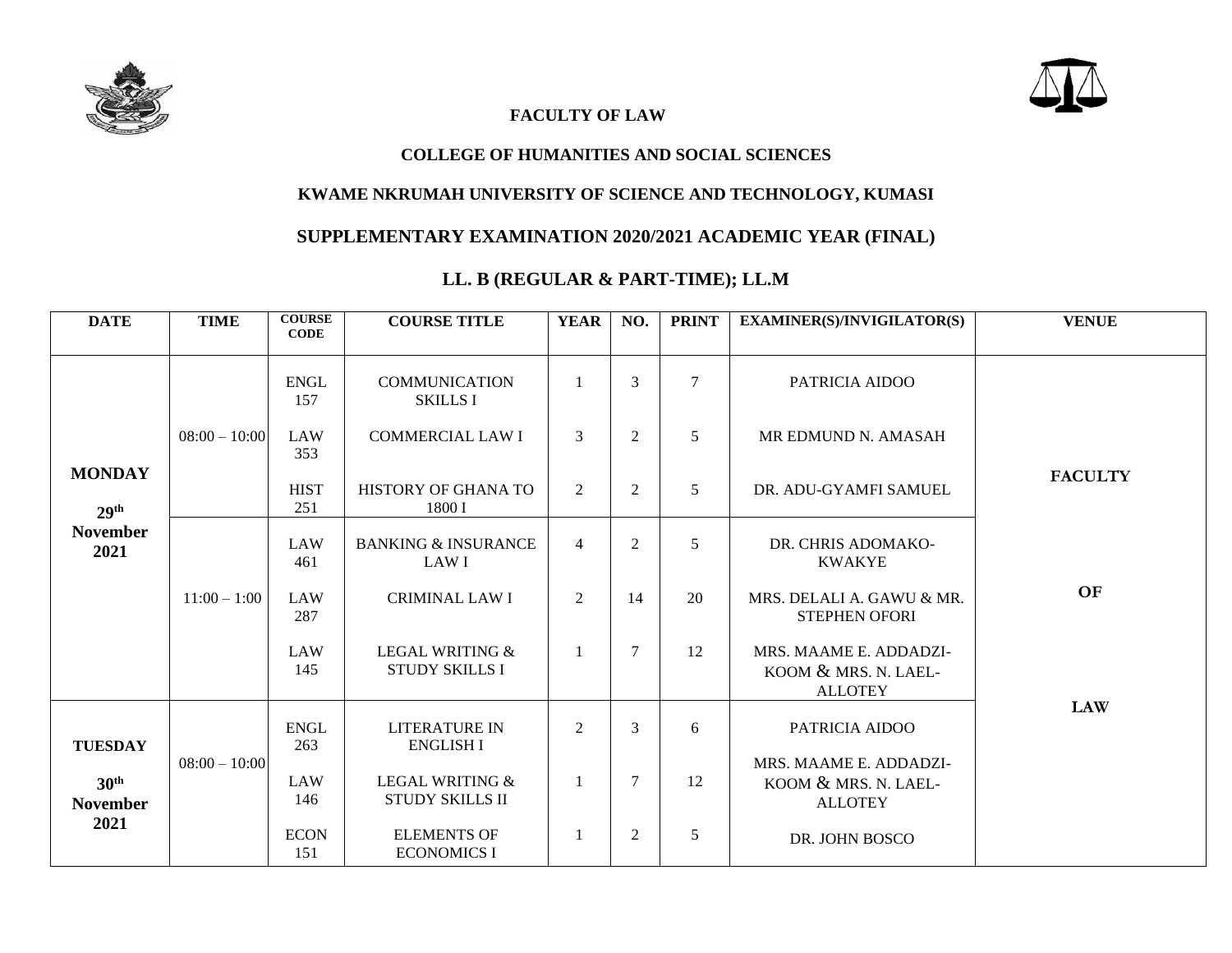|                |                 | <b>LAW</b><br>365  | <b>LAW OF IMMOVABLE</b><br>PROPERTY I     | 3              | 1              | $\overline{4}$ | DR. SAMUEL B. ADARKWAH &<br>MR. HANSEN KODUAH                          |                |
|----------------|-----------------|--------------------|-------------------------------------------|----------------|----------------|----------------|------------------------------------------------------------------------|----------------|
|                |                 | <b>LAW</b><br>263  | <b>LAW OF TORTS I</b>                     | $\overline{2}$ | 28             | 35             | DR. (MRS.) R.S. MORHE & MR.<br><b>ENOCH K. AMOAH</b>                   |                |
|                | $11:00 - 1:00$  | LAW<br>363         | <b>LAW OF EVIDENCE I</b>                  | 3              | 5              | 10             | MR. EBENEZER A. BEDIAKO &<br>MR. HANSEN K. KODUAH                      |                |
|                |                 | LAW<br>366         | <b>LAW OF IMMOVABLE</b><br>PROPERTY II    | 3              | $\overline{4}$ | 10             | DR. SAMUEL B. ADARKWAH &<br>MR. HANSEN KODUAH                          | <b>FACULTY</b> |
| WEDNESDAY      |                 | <b>ENGL</b><br>158 | <b>COMMUNICATION</b><br><b>SKILLS II</b>  | $\mathbf{1}$   | 5 <sup>5</sup> | 8              | PATRICIA AIDOO                                                         |                |
| $1st$ December | $08:00 - 10:00$ | LAW<br>151         | <b>LAW OF CONTRACT I</b>                  | $\mathbf{1}$   | 30             | 40             | DR. ERNEST OWUSU-DAPAA &<br>MS. JENNIFER D. ASARE                      |                |
| 2021           |                 | LAW<br>357         | <b>INTELLECTUAL</b><br>PROPERTY LAW I     | 3              | $\mathbf{1}$   | 3              | MR. RICHARD OBENG<br><b>MENSAH</b>                                     | <b>OF</b>      |
|                |                 | LAW<br>273         | <b>ADMINISTRATIVE LAW I</b>               | $\overline{2}$ | $\overline{3}$ | 5              | PROF. OSWALD K. SENEADZA<br>& MR. KWADWO A. BIOH                       |                |
|                |                 | LAW<br>341         | LAW CLINIC & MOOTING<br>$\bf{I}$          | $\overline{3}$ | $\mathbf{1}$   | $\overline{3}$ | MR. STEPHEN OFORI &<br>MR. ENOCH K. AMOAH                              |                |
|                | $11:00 - 1:00$  | LAW<br>152         | <b>LAW OF CONTRACT II</b>                 | 1              | 61             | 70             | DR. ERNEST OWUSU-DAPAA &<br>MS. JENNIFER D. ASARE                      | <b>LAW</b>     |
|                |                 | LAW<br>493         | <b>CONFLICT OF LAWS I</b>                 | $\overline{4}$ | $\overline{2}$ | 5              | PROF. (MRS) LYDIA A.<br>NKANSAH & MS. JENNIFER<br><b>DJANBEA ASARE</b> |                |
|                |                 | <b>LAW</b><br>274  | <b>ADMINISTRATIVE LAW</b><br>$\mathbf{I}$ | $\overline{2}$ | 5              | 8              | PROF. OSWALD K. SENEADZA<br>& MR. KWADWO A. BIOH                       |                |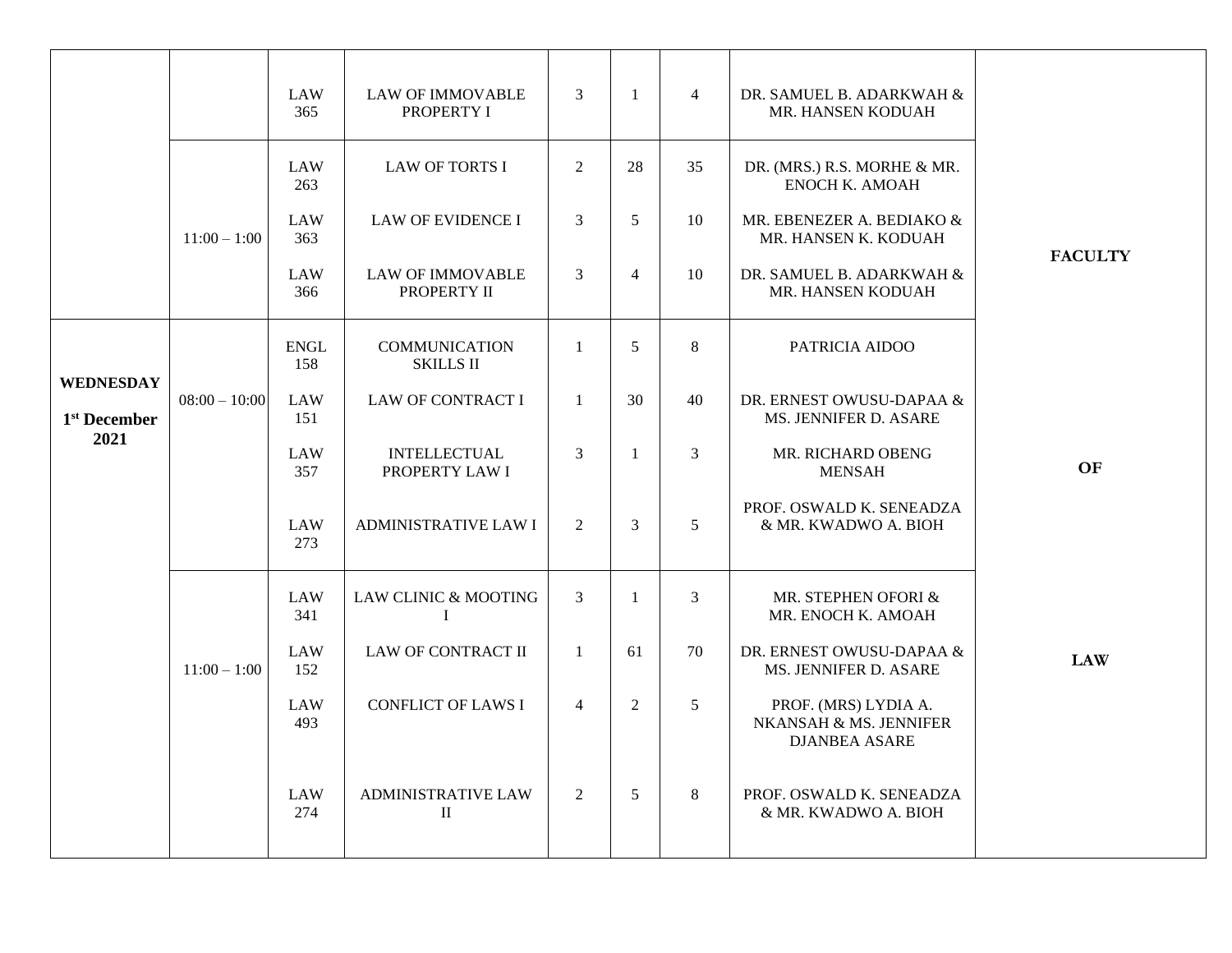| <b>THURSDAY</b>                  | $08:00 - 10:00$ | <b>LAW</b><br>183 | <b>GHANA LEGAL SYSTEM</b><br>& METHOD I         | $\mathbf{1}$   | 12             | 20             | DR. STEPHEN K. SONDEM                                           |                |
|----------------------------------|-----------------|-------------------|-------------------------------------------------|----------------|----------------|----------------|-----------------------------------------------------------------|----------------|
| $2nd$ December                   |                 | <b>LAW</b><br>364 | LAW OF EVIDENCE II                              | 3              | -1             | $\overline{4}$ | MR. EBENEZER A. BEDIAKO &<br>HANSEN K. KODUAH                   |                |
| 2021                             |                 | LAW<br>394        | <b>INTERNATIONAL</b><br><b>HUMAN RIGHTS LAW</b> | 3              | -1             | 3              | DR. (MRS.) R.S. MORHE                                           |                |
|                                  |                 | <b>LAW</b><br>184 | <b>GHANA LEGAL SYSTEM</b><br>& METHOD II        | -1             | 18             | 25             | MR. RICHARD OBENG<br><b>MENSAH</b>                              |                |
|                                  | $11:00 - 1:00$  | <b>LAW</b><br>313 | <b>COMPARATIVE LAW I</b>                        | $\overline{2}$ | $\overline{4}$ | $8\,$          | DR. SAMUEL ADARKWAH &<br>MR. RICHARD OBENG<br><b>MENSAH</b>     | <b>FACULTY</b> |
|                                  |                 | <b>LAW</b><br>311 | AFRICAN UNION LAW I                             | $\overline{2}$ | 3              | $\overline{7}$ | MRS. ROSE ASAMOAH & MR.<br>KWADWO A. BIOH                       |                |
|                                  | $2:00 - 4:00$   | <b>SOC</b><br>154 | SOCIAL ORGANISATION<br>& WORLD CULTURES II      | $\mathbf{1}$   | 3              | 6              | DR. HUBERT ASIEDU                                               | OF             |
| <b>FRIDAY</b>                    |                 | <b>LAW</b><br>355 | <b>COMPANY LAW I</b>                            | 3              | 5              | 10             | DR. ERNEST OWUSU-DAPAA &<br>DR. SAMUEL B. ADARKWAH              |                |
| 3 <sup>rd</sup> December<br>2021 | $08:00 - 10:00$ | <b>LAW</b><br>312 | AFRICAN UNION LAW II                            | $\overline{2}$ | 5              | 10             | MRS. ROSE ASAMOAH & MR.<br>KWADWO A. BIOH                       |                |
|                                  |                 | <b>LAW</b><br>492 | <b>JURISPRUDENCE II</b>                         | $\overline{4}$ | 2              | 6              | PROF. OSWALD K. SENEADZA                                        | <b>LAW</b>     |
|                                  | $11:00 - 1:00$  | <b>LAW</b><br>185 | <b>CONSTITUTIONAL LAW I</b>                     | $\overline{1}$ | 17             | 25             | PROF. (MRS) LYDIA A.<br>NKANSAH & MRS. MAAME E.<br>ADDADZI-KOOM |                |
|                                  |                 | <b>LAW</b><br>314 | <b>COMPARATIVE LAW II</b>                       | $\overline{2}$ | 6              | 10             | DR. SAMUEL ADARKWAH &<br>MR RICHARD OBENG MENSAH                |                |
|                                  |                 | <b>LAW</b><br>462 | <b>BANKING &amp; INSURANCE</b><br>LAW II        | $\overline{4}$ | -1             | $\overline{4}$ | MR. EDMUND N. AMASAH                                            |                |
|                                  |                 |                   |                                                 |                |                |                |                                                                 |                |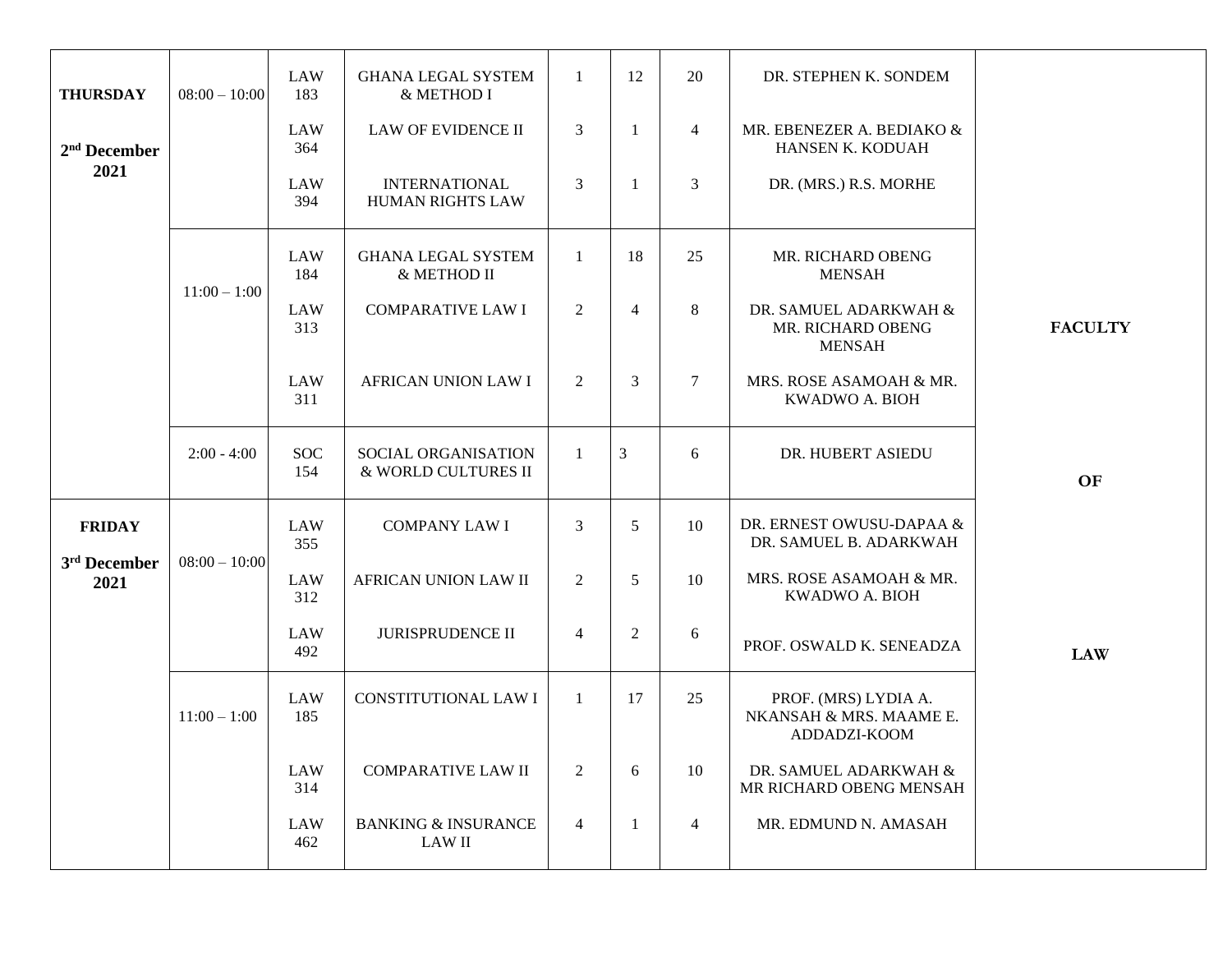|                                  |                 | LAW<br>554          | ADVANCED CORPORATE<br>LAW                     | 5              | $\mathbf{1}$   | 3              | DR. ERNEST OWUSU-DAPAA &<br>DR. SAMUEL ADARKWAH                        |                |
|----------------------------------|-----------------|---------------------|-----------------------------------------------|----------------|----------------|----------------|------------------------------------------------------------------------|----------------|
| <b>MONDAY</b><br>6 <sup>TH</sup> | $08:00 - 10:00$ | <b>ECONS</b><br>152 | <b>ELEMENTS OF</b><br><b>ECONOMICS II</b>     | $\mathbf{1}$   | $\mathbf{1}$   | $\overline{5}$ | DR. JOHN BOSCO                                                         |                |
| <b>DECEMBER</b><br>2021          |                 | <b>ENGL</b><br>264  | <b>LITERATURE IN</b><br><b>ENGLISH</b>        | $\overline{2}$ | $\overline{2}$ | 5              | PATRICIA AIDOO                                                         |                |
|                                  |                 | LAW<br>291          | PUBLIC INTERNATIONAL<br>LAW I                 | 2              | 8              | 12             | PROF. OSWALD K. SENEADZA<br>& DR. STEPHEN K. SONDEM                    |                |
|                                  |                 | LAW<br>354          | <b>COMMERCIAL LAW II</b>                      | 3              | 3              | 6              | MR. EDMUND N. AMASAH                                                   |                |
|                                  | $11:00 - 1:00$  | <b>LAW</b><br>288   | <b>CRIMINAL LAW II</b>                        | $\overline{2}$ | 3              | $\tau$         | MRS. DELALI A. GAWU & MR.<br><b>STEPHEN OFORI</b>                      | <b>FACULTY</b> |
|                                  |                 | <b>LAW</b><br>342   | LAW CLINIC & MOOTING<br>$\rm II$              | 3              | $\overline{2}$ | 5              | MR. STEPHEN OFORI &<br>MR. ENOCH K. AMOAH                              |                |
|                                  |                 | LAW<br>564          | <b>HEALTH CARE LAW &amp;</b><br><b>ETHICS</b> | 5              | $\mathbf{1}$   | 3              | DR. ERNEST OWUSU-DAPAA                                                 |                |
| <b>TUESDAY</b><br>7TH            | $11:00 - 1:00$  | <b>LAW</b><br>292   | PUBLIC INTERNATIONAL<br><b>LAW II</b>         | $\overline{2}$ | 8              | 12             | PROF. OSWALD K. SENEADZA<br>& DR. STEPHEN K. SONDEM                    | <b>OF</b>      |
| <b>DEEMBER</b><br>2021           |                 | LAW<br>358          | <b>INTELLECTUAL</b><br>PROPERTY LAW II        | 3              | $\mathbf{1}$   | 3              | DR. CHRIS ADOMAKO-<br><b>KWAKYE</b>                                    |                |
|                                  |                 | LAW<br>494          | <b>CONFLICT OF LAWS II</b>                    | $\overline{4}$ | $\overline{2}$ | 5              | PROF. (MRS) LYDIA A.<br>NKANSAH & MS. JENNIFER<br><b>DJANBEA ASARE</b> | <b>LAW</b>     |
|                                  | $2:00 - 4:00$   | <b>HIST</b><br>252  | HISTORY OF GHANA<br><b>FROM 1800</b>          | $\overline{2}$ | 1              | $\overline{4}$ | MR. BEN ANDOH                                                          |                |
|                                  |                 | LAW<br>471          | EQUITY & SUCCESSION I                         | $\overline{4}$ | 2              | 5              | MR. EBENEZER ADJEI<br>BEDIAKO & MR. HANSEN K.<br><b>KODUAH</b>         |                |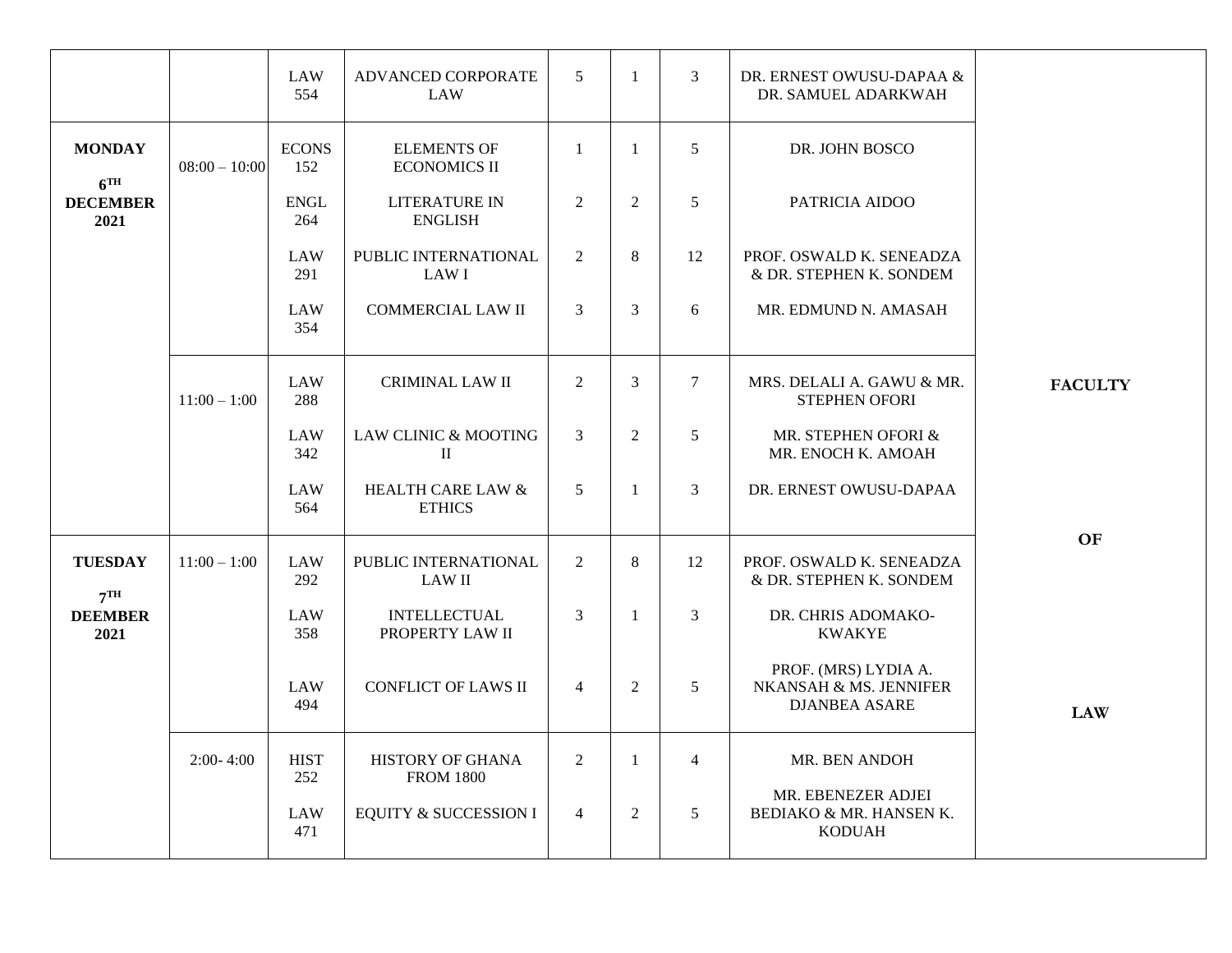|                                       |                | <b>LAW</b><br>472  | <b>EQUITY &amp; SUCCESSION</b><br>$\mathbf{I}$ | $\overline{4}$  | -1           | $\overline{4}$ | MR. EBENEZER ADJEI<br>BEDIAKO & MR. HANSEN K.<br><b>KODUAH</b> |                |
|---------------------------------------|----------------|--------------------|------------------------------------------------|-----------------|--------------|----------------|----------------------------------------------------------------|----------------|
| <b>WEDNESDAY</b>                      | $8:00 - 10:00$ | <b>ECON</b><br>152 | <b>ELEMENTS OF</b><br><b>ECONOMICS II</b>      | $\mathbf{1}$    | $\mathbf{1}$ | $\overline{3}$ | DR. JOHN BOSCO                                                 |                |
| 8TH<br><b>DECEMBER</b><br>2021        | $11:00 - 1:00$ | <b>LAW</b><br>264  | <b>LAW OF TORTS II</b>                         | $\overline{2}$  | 6            | 10             | DR. (MRS.) R.S. MORHE & MR.<br><b>ENOCH K. AMOAH</b>           |                |
|                                       |                | <b>LAW</b><br>356  | <b>COMPANY LAW II</b>                          | $\overline{3}$  | 17           | 25             | DR. ERNEST OWUSU-DAPAA &<br>DR. SAMUEL B. ADARKWAH             | <b>FACULTY</b> |
|                                       |                | <b>LAW</b><br>477  | <b>LAW OF TAXATION I</b>                       | $\overline{4}$  | $\mathbf{1}$ | $\overline{4}$ | DR. CHRIS ADOMAKO-<br><b>KWAKYE</b>                            |                |
|                                       |                | <b>LAW</b><br>478  | <b>LAW OF TAXATION II</b>                      | $\overline{4}$  | 5            | 10             | MRS. DELALI A. GAWU                                            |                |
| <b>THURSDAY</b>                       | $8:00 - 10:00$ | <b>LAW</b><br>491  | <b>JURISPRUDENCE I</b>                         | $\overline{4}$  | 6            | 10             | PROF. OSWALD K. SENEADZA                                       | OF             |
| <b>9TH</b><br><b>DECEMBER</b><br>2021 |                | <b>LAW</b><br>186  | <b>CONSTITUTIONAL LAW</b><br>$\mathbf{I}$      | $\mathbf{1}$    | 9            | 14             | PROF. (MRS) LYDIA A.<br>NKANSAH & MS. MAAME E.<br>ADDADZI-KOOM |                |
|                                       |                | <b>LAW</b><br>558  | <b>FAMILY LAW &amp;</b><br><b>SUCCESSION</b>   | $5\overline{)}$ | $\mathbf{1}$ | $\mathfrak{Z}$ | DR. (MRS.) R.S. MORHE                                          |                |
| <b>FRIDAY</b>                         |                |                    |                                                |                 |              |                |                                                                | <b>LAW</b>     |
| $10^{TH}$<br><b>DECEMBER</b><br>2021  |                |                    |                                                |                 |              |                |                                                                |                |

# **NOTICE TO ALL STUDENTS**

*1. ALL CANDIDATES WITH 'F', 'Df' 'I' OR 'I\*' GRADE(S) AT THE END OF THE FIRST AND/OR SECOND SEMESTER(S) ARE REQUIRED TO PARTICIPATE IN THE SUPPLEMENTARY EXAMINATION.*